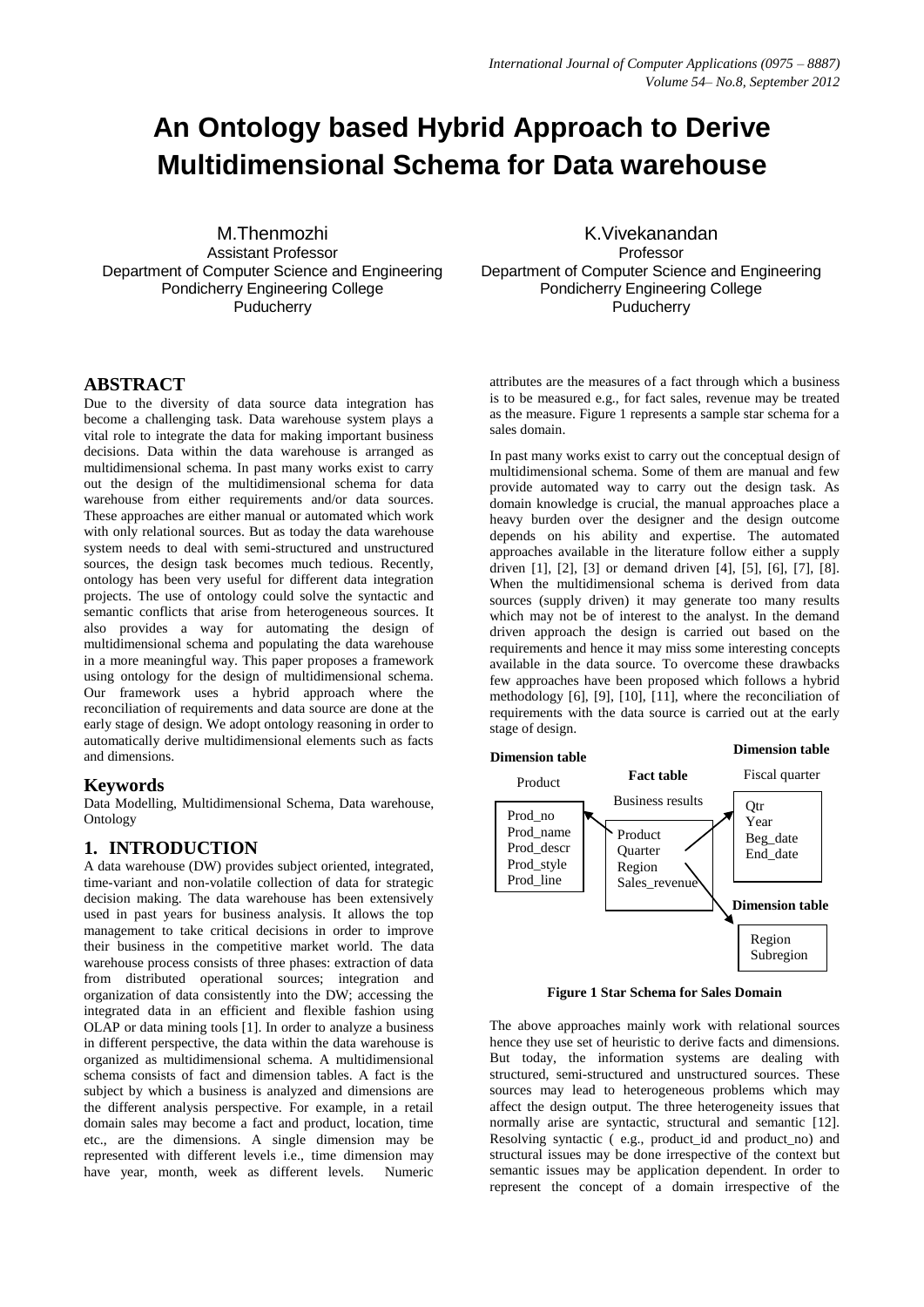application, ontology began to be used. Ontology is a formal specification of an agreed conceptualization of a domain in the context of knowledge description. The use of ontology for the data warehouse design helps to solve the heterogeneity issues that arise in the data sources [13]. The data sources can be represented by means of ontologies and mapping these ontologies can provide integrated view that could help to access and exchange information in a semantically sound manner [14]. Not only does ontology provides the conceptual representation of the domain but are machine processable. Hence it helps to derive the multidimensional schema elements automatically by reasoning. This paper proposes a comprehensive framework using a hybrid methodology to derive multidimensional schema from multiple ontology sources based on requirements. Our approach uses a set of ontology matching algorithms to map requirements with the source. Only the interesting concepts required for analysis are considered in the schema design. Using reasoning algorithms

Section II discusses the related work for the design of the conceptual multidimensional model for the data warehouse. Section III presents the proposed framework Section IV presents the results and discussion V presents conclusion and future work.

the facts and dimensions are derived automatically.

#### **2. RELATED WORK**

Some of the ontology based automated approaches are discussed here. In [15] the authors have proposed a framework for designing semantic data warehouse. They represent the topic of analysis, measures and dimensions in the requirements. Based on this they derive the MIO (Multidimensional Integrated Ontologies) along with the knowledge from external ontology sources and domain ontologies. The scalability of this approach is that large sized ontologies could be managed. In [16] S <sup>2</sup>WRC (Semantic Sources and Requirements driven tool for data Warehouse Conceptual design) a global ontology exists to represent the source. The requirements are represented as ontological query language (OntoQl) which is used to derive the data warehouse ontology from the global one. Here only if the requirements are stated clearly the design can be successful. In [17] AMDO (Automating Multidimensional Design from Ontologies) they use three criteria such as multidimensionality, the multidimensional space arrangement constraint and the summarization integrity constraint in order to carry out the design task from the source ontology. They use basic and generic reasoning algorithms to automatically derive facts and dimensions. Here they consider a single and rigid ontology for their design task. Moreover their approach generates too many results which need to be filtered according to the end-user requirements at posterior. In [18] AMDMM (Automatic method for data warehouse multi-dimension model) they use a hybrid approach for the conceptual design of the data warehouse. They develop an ontology meta-model bottom up from the source and extend the ontology relationships top down from the business requirements. From the meta-model facts and dimensions are derived. The method to derive facts and dimensions are not clearly stated. In [19] the GEM approach represents the requirements and source in xml format. For each requirement the concepts are mapped to the source and tagged. The tagged concepts are annotated with the multidimensional elements. Annotated ontology subset is derived by pruning and checking for path formation. Multidimensional validation is carried out to derive the data warehouse conceptual schema. It also performs ETL design in parallel. This approach achieves a good level of automation.

But it requires that the requirements need to be represented in XML format along with concepts identified as facts and dimensions within the requirement.

#### **3. PROPOSED FRAMEWORK**

In this paper we propose an automated approach which is an extension of our previous work  $[\hat{20}]$  for supporting multidimensional schema design. In our approach we follow the hybrid methodology where the data source and end-user requirements are conciliated at the early stage of design. This allows us to derive only the entities that are of interest for analysis. The requirements are converted from natural language text to a logical format. The concepts in each requirement are matched to the source ontology. The matched concepts are tagged in the source ontology. Next, the multidimensional elements such as fact and dimensions are automatically derived using reasoning. The proposed framework is represented in Figure 2.



Figure 2 Proposed Framework

Our approach differs from the existing ontology based multidimensional schema design approaches in the following ways: i) The requirements of the data warehouse can be represented in natural-language text format. ii) The Concepts which are of interest to the user for analysis is identified at the early stage of design iii) Deriving multidimensional elements such as facts and dimensions are done automatically using reasoner. The different phases followed in developing the above framework is explained below.

## **3.1 Representing data source**

Today web has become one of the largest sources which may consist of structured (e.g. Database), semi-structured (e.g. XML) and unstructured (e.g. Text) data. Our approach represents each source in ontology (e.g. OWL) format. The need for representing each source in ontology format is that concepts in the domain are well captured using ontology. Another advantage is that any syntactic, structural or semantic conflicts can be easily resolved during integration of the sources. A relational source can be converted to ontology using RDBtoOnto [21] tool. Similarly xml and text sources can be converted to ontology representation using JXML2OWL [22] and OntoLT [23] tools respectively. Using PROMPT [24] an ontology mapping and merging plug-in for Protege tool the local ontologies can be integrated to global ontology. Here we assume that such global ontology representing different sources exists, and our framework takes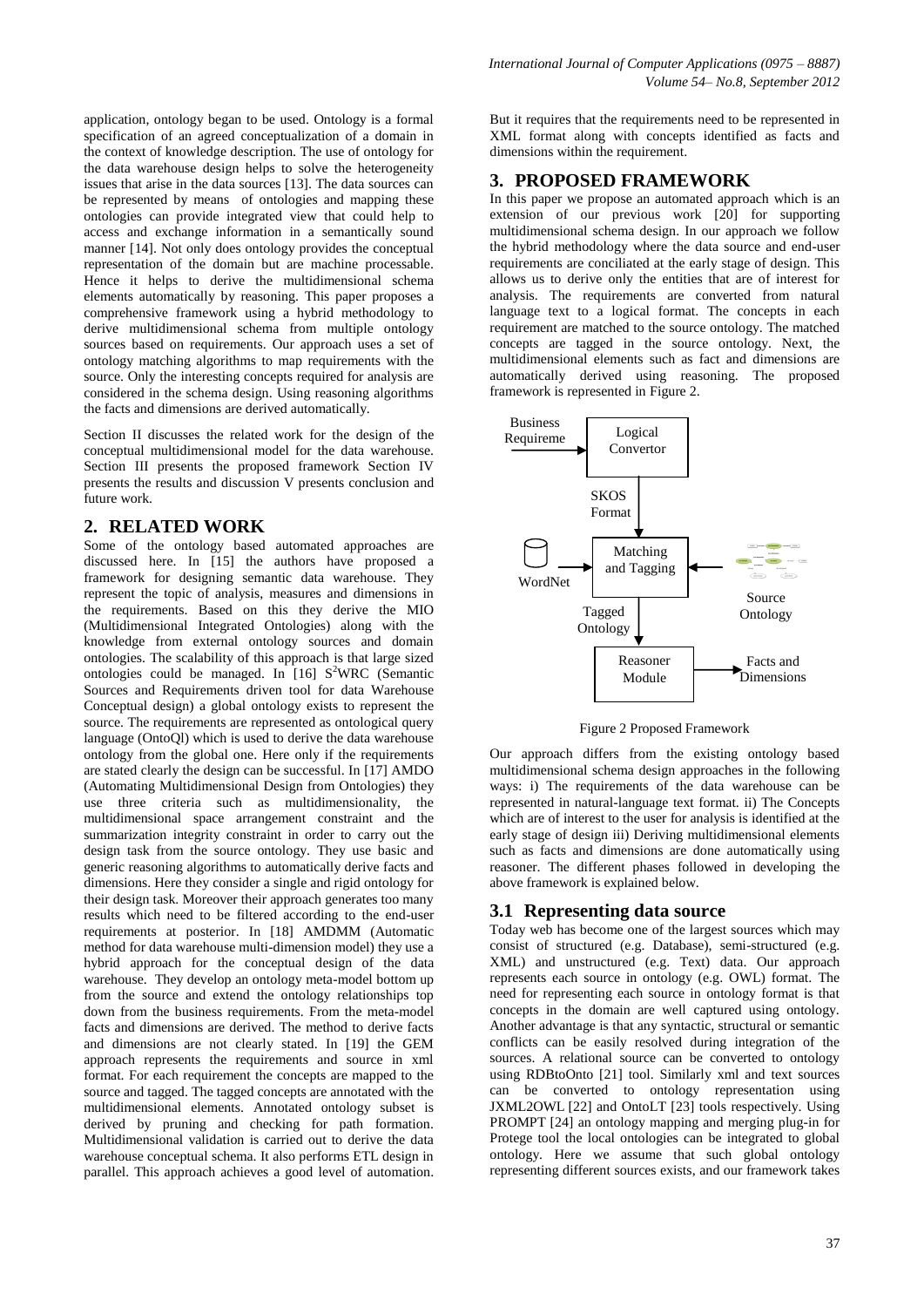this global ontology as input which needs to be verified with the requirements.

# **3.2 Representation of Requirements**

The next driving force for data warehouse conceptual design is the end-user requirements. The requirement analysis phase of a data warehouse is different from that of a conventional operating system. In the data warehouse scenario the information requirements can be stated easily by the end-users as it consists of data that is required in the decision making process [11]. Here, we assume that a formal requirement analysis has been carried out earlier and the end-user requirements are stated as information requirements in normal text. For example "Analyze balance and turnover by customer location", "Analyze balance, turnover and interest by branch" etc., would be the end-user requirements in a banking domain. In order to map the requirements with the global ontology it has to be represented in logical format. Our framework uses logical convertor which takes the requirement as input. This input text is parsed using Stanford Parser and stored in SKOS (*Simple Knowledge Organization System)* format. A Knowledge Organization System (KOS) is a set of elements, often structured and [controlled,](http://en.wikipedia.org/wiki/Controlled_vocabulary) which can be used for describing (indexing) objects, browsing collections, etc., [24]

## **3.3 Matching Requirements with Ontology**

This phase derives the concepts from the global ontology which are of interest for analysis. This can be achieved by matching the requirements with the concepts in the global ontology. We use string-based, sense-based and gloss-based algorithms [26], [27] for matching the concepts. The stringbased matchers used in our framework are: Prefix matcher which checks whether one input string starts with the other one and returns the equivalence relation in this case, Suffix matcher which checks whether one input string ends with the other one and returns the equivalence relation in this case and Edit distance matcher which calculates the edit distance measure between two strings. The calculation includes counting the number of the simple editing operations, such as delete, insert and replace needed to convert one string into another one and dividing the obtained number of operations with max (length (string 1), length (string 2)). If the resultant value exceeds a given threshold the equivalence relation is returned. For further matching we use sense-based matcher that uses the structural properties of the WordNet hierarchies and gloss-based matcher that compares two textual descriptions (glosses) of WordNet senses to produce the relatedness. Since each requirement is represented in SKOS format it can be easily matched with the global ontology in OWL format using the following steps:

- 1. Each concept in the requirement is matched with the concepts (classes, subclasses and properties) in the global ontology using ontology matching algorithms.
- 2. For each matching algorithm the similarity between two concepts is calculated using similarity measures such as Levenshteinv, Resnik etc., [27].
- 3. The similarities between the concepts from requirements and global ontology are represented using SIM (Similarity Assessment Matrix ) between i and j elements of the matrix. SIM :=  $(S_{i,j})n \times m$ ,  $1 < i < n$  and  $1 < j < m$ . Where, S is the degree of similarity that has been determined by a particular matching algorithm. Table 1 represents a sample of the matrix.
- 4. Concepts with high similarity values above defined threshold are tagged in the global ontology.

|  |  | <b>Table 1. Similarity Assessment Matrix</b> |  |
|--|--|----------------------------------------------|--|
|--|--|----------------------------------------------|--|

| <b>Ontology 1</b> | <b>Ontology 2</b> |      | <b>Matcher</b> |
|-------------------|-------------------|------|----------------|
| Sales             | Salesman          | 0.68 | Sub-String     |
| Article           | Publication       | 1.0  | Gloss-Based    |

# **3.4 Deriving Facts and Dimensions using Reasoning**

The main aim of our approach is to automate the task of identifying facts and dimensions. From the above tagged ontology the multidimensional elements are extracted automatically. We identify a concept as fact if it contains ratio of numerical attributes or number of instances greater than the threshold specified by the designer. The numerical attributes become the measures of the fact. For each fact identified we derive the dimensions by making use of class subsumption and multidimensionality principle that n elements of fact are related to atleast and atmost one element of a dimension through an object property. Finally, we check for levels of each dimension by traversing it recursively. Since a reasoner can compute subsumption (i.e., class A is subsume of class B), identify class taxonomies (i.e., given a class find all its subclasses and superclasses) and property taxonomies (reasoning over properties), we make use of ontology reasoning to compute several steps of our algorithm. The algorithm to compute facts and dimensions is shown below.

```
Algorithm : Compute Facts and Dimensions
Input : Tagged ontology O
Output : Multidimensional elements
1 Compute_fact (O)
2 for each taggedconcept c in O do
3 for each dataproperty of c do
4 if isnumeric(dataproperty.range) then
5 num_list= dataproperty;
6 na++;<br>7 else
              7 else
8 nonnum_list= dataproperty;<br>9 end if
              9 end if
10 ta++;
11 end for
12 \text{rna} = \text{na}/\text{ta}:
13 ins=count( reasoner.getInstances(c);
14 if (rna > trna or ins > tins) then
15 fact\_list = c;16 c.measure list=num_list;
17 c.level_list= nonnum_list;
18 Print(c,c.measure_list,c.level_list);
19 Compute_dimension(c);
20 end if
21 end for
22 Compute_dimension(c)
23 for each taggedconcept c' in O do
24 if (c.subclassOf(c')) then
25 if (c. objectproperty allValueFrom c' &&
                  maxCardinality = 1) then
26 c.dimension_list =
                  c.dimension_list+c';
27 end if
28 end if
29 end for<br>30 Print(c.0
       Print(c.dimension_list);
31 for each concept d in dimension_list do
32 Compute_level(dimension_list);
33 end for
34 //Compute level
```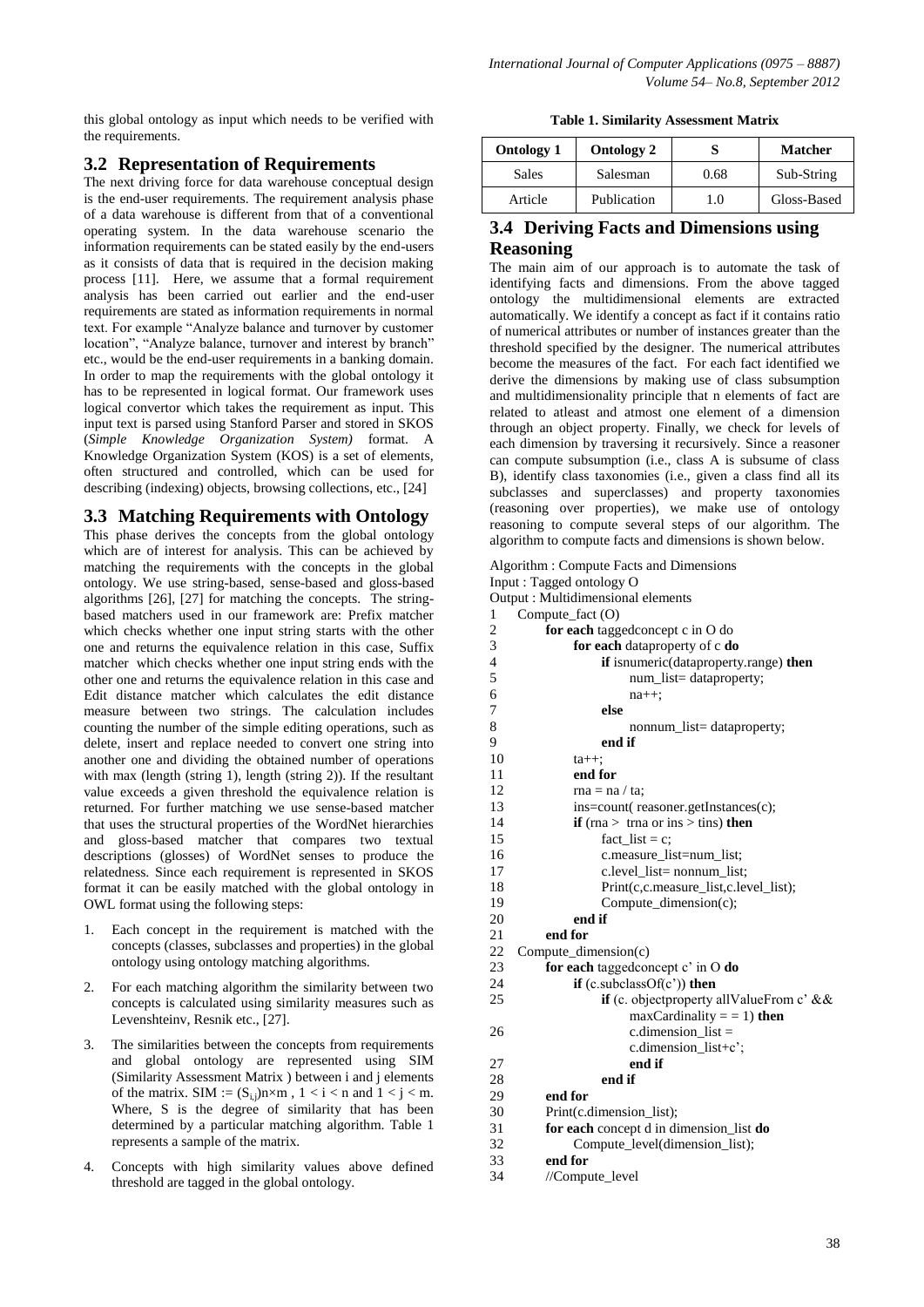| 35 | Compute level(dimension list)          |
|----|----------------------------------------|
| 36 | level list=reasoner.directconcepts(d); |
| 37 | <b>if</b> level list $!=$ null then    |
| 38 | Print(level list);                     |
| 39 | Compute_level(level_list);             |
| 40 | end if                                 |

Here, O denotes the tagged ontology, c, c' denote concepts available in the ontology O. Step 1–21 of the algorithm computes facts and measures of the given tagged ontology. For each data property of the concept c we compute, i) Ratio of numerical properties (rna) =  $na / ta$ , where na is the number of numerical properties for a concept and ta is the total number of data properties for a concept. ii) The total number of instances (ins) for each concept is obtained using reasoner. Concepts with rna  $>$  trna or ins  $>$  tins are marked as facts. Where, trna and tins are the threshold values for numerical properties and total number of instances respectively. Threshold values for rna and ins can be set by the designer. The numerical properties of the fact are identified as measures (num\_list) and non numerical properties (nonnum\_list) are identified as a level. From step 22-30, the algorithm computes the dimensions for each fact identified in the previous step. Using reasoner we find concepts involved in a subsumption relationship with fact (i.e., fact c subsume of c'). Here the concepts c' with a many-to-one relationship with fact are identified as dimensions (dimension\_list). From step 32-40, we make use of the reasoner to compute the directly related concepts which are identified as levels (level\_list). Each dimension is recursively traversed to identify the dimension levels. Our framework uses Jena API [28] and Pellet reasoner API [29] to implement the above algorithm. Generating the multidimensional schema is a straightforward task once facts, measures, dimensions and dimension hierarchies are identified.

# **3.4 Validating the Multidimensional Elements**

The logical and physical schema for the data warehouse can be generated from the above results. The following criteria are used to validate the multidimensional schema generated [15]:

a) Disjointness : Any two dimension concepts belonging to a fact must be disjoint. And levels belonging to the same dimension must also be disjoint. This helps to perform a roll-up or drill down during OLAP operations.

- b) Orthogonality : The facts and dimensions are arranged to represent a multidimensional view i.e., each fact instance is related to atleast and atmost one dimension.
- c) Summarizability : This implies the functionality of roll-up properties which can be verified by performing some OLAP operations.

#### **4. RESULTS AND DISCUSSION**

In this section we illustrate our framework in the car rental domain. EU-Rent is a (fictitious) car rental company, used as a case study in our framework. The business requirements for EU-Rent include the following (A detailed specification of this case study is available at [30]):

- a. EU-Rent operates in several countries; in each country it has local areas containing branches
- b. EU-Rent rents cars to customers from branches; one-way rentals are allowed
- c. Rentals may be booked in advance or "walk-in"
- d. Cars are owned by local areas and stored at branches
- e. Each car is of a given model; car models are grouped into car groups; all cars in a car group have the same rental tariff
- f. Cars are serviced at 5.000 mile intervals

In order to monitor the business the car rental company may need the some performance indicators. For example, each branch must set targets for performance -- numbers of rentals, utilization of cars, turnover, profit, customer satisfaction, etc., If performance targets are not met, control action must be taken. Control action may include: changing the resources at branches (e.g. Number of cars, quotas of cars within each group, number of staff).

To construct a data warehouse for the above car rental company, we assume that the data source is represented as ontology format and a formal requirement analysis has been carried out before our multidimensional schema design. The information requirements are stated in natural language text. For example "Analyze basic price by branch location ", "Analyse basic price and best price by customer location, branch, branch type, rental duration and time" etc., may be the requirements for our domain. Each requirement is parsed as shown in Figure 3 and saved to skos format.



**Figure 3 Results after parsing requirement**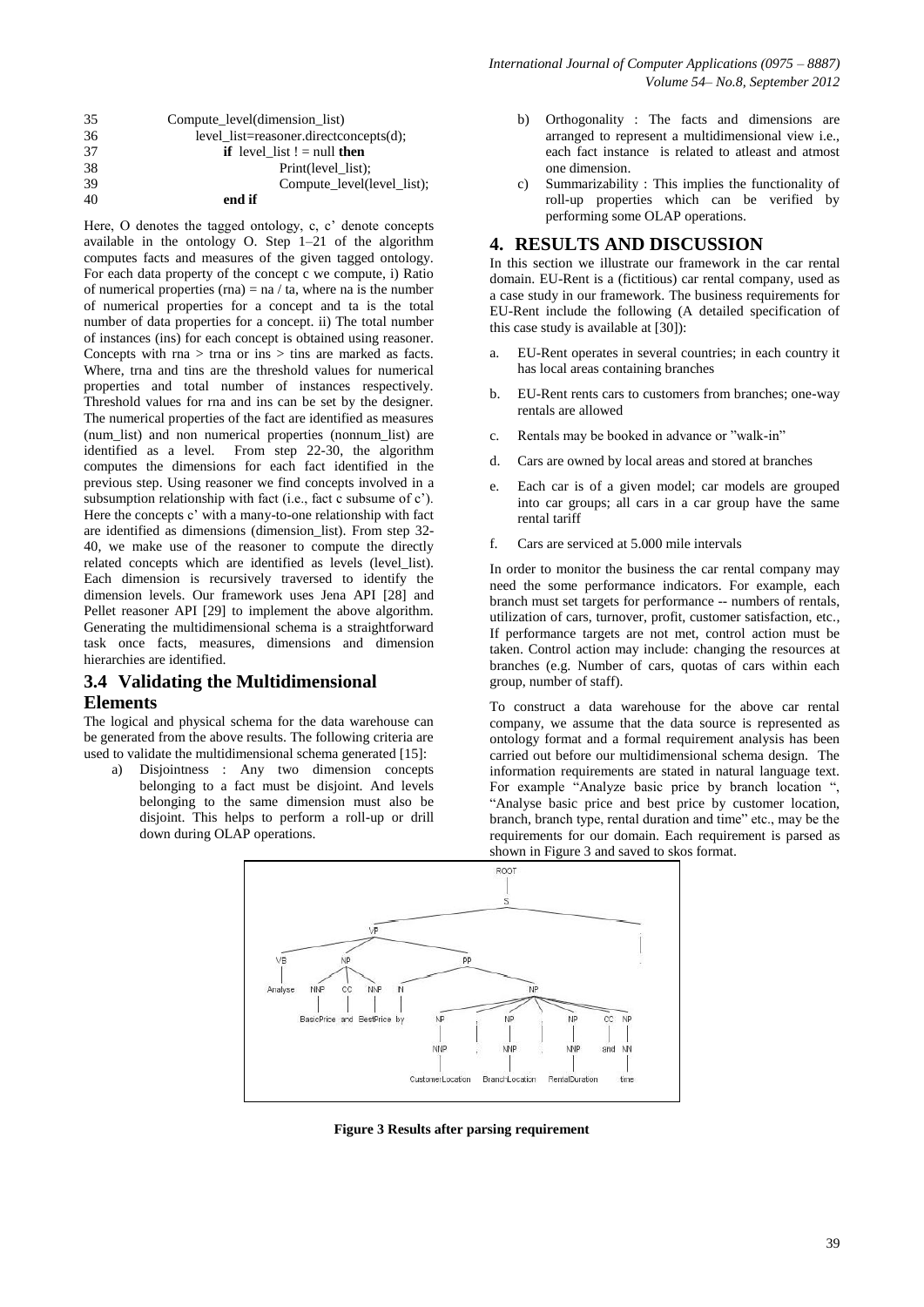*International Journal of Computer Applications (0975 – 8887) Volume 54– No.8, September 2012*



**Figure 4 Gloss-based matcher results**

In the second phase of our framework we match the requirements with the global ontology. Here we load the EUCarRental ontology and requirements represented in skos format to our mapping and tagging component. Figure 4 shows the results of gloss-based matcher used in our framework. Label 1 represents the concepts from EUCarRental ontology and Label 2 represents the concepts from requirements. The equivalence score after matching is displayed, where we find that RentalDuration from ontology and RentalDuration from requirements have an exact match with a score value as 1 whereas, EarlyReturn and RentalDuration has a score value of 0.64. The concepts with higher score value (e.g  $> = 0.75$ ) are tagged in the EUCarRental ontology. The concepts Branch, Customer, RentalDuration, Discount, Country, Rental Agreement in EUCarRental ontology are tagged for the above requirement.

Our reasoner module takes the tagged ontology as input and automatically identifies the facts, dimensions, measures etc., Here, the Rental agreement concept is identified as fact as it has rna value greater than the threshold value. The numerical attributes of the rental agreement are basic price and best price which are identified as measures. The Rental agreement is related to concepts such as branch, customer, rental duration and time through a many-to-one relationship which are marked as dimensions. Finally, the designer could use the GUI to add or modify any entities of his choice. Figure 5 represents the multidimensional elements identified for the given requirement. Here we find that as we include new requirements for our domain the number of multidimensional concepts identified increases. Once we found all the interesting concepts for analysis we derive no new concepts, since the information requirements stated may have overlapping concepts. This is illustrated in Figure 6.

| THE FACT OF THE GIVEN ONTOLOGY<br>#RentalAgreement<br>The dimensions in:E:\MCA\MainProject\My ontology\EUCarRental.owl<br>Branch<br>RentalDuration<br>Time<br>Measures find in the Given Ontology<br><b>BestPrice</b> |                   |  |
|-----------------------------------------------------------------------------------------------------------------------------------------------------------------------------------------------------------------------|-------------------|--|
|                                                                                                                                                                                                                       |                   |  |
|                                                                                                                                                                                                                       |                   |  |
|                                                                                                                                                                                                                       |                   |  |
|                                                                                                                                                                                                                       | Customer          |  |
|                                                                                                                                                                                                                       |                   |  |
|                                                                                                                                                                                                                       |                   |  |
|                                                                                                                                                                                                                       |                   |  |
|                                                                                                                                                                                                                       |                   |  |
|                                                                                                                                                                                                                       | <b>BasicPrice</b> |  |
|                                                                                                                                                                                                                       |                   |  |
|                                                                                                                                                                                                                       |                   |  |
| <b>Give Me Suggestion</b>                                                                                                                                                                                             |                   |  |
|                                                                                                                                                                                                                       |                   |  |
|                                                                                                                                                                                                                       |                   |  |
| Ruplacu<br>with                                                                                                                                                                                                       |                   |  |

To implement the above framework we used Java in Net Beans 6.9.1 as a development environment. For working over ontologies and reasoning we used Jena API and pellet reasoner API respectively. Using the results obtained a logical schema can be constructed and it can be validated using the criteria's mention in section 3.5. In our example as the dimensions Customer, Branch, Rental Duration and Time are disjoint sets the schema satisfies disjointness. Analyzing the relationship between fact and dimensions we found that the concepts are orthogonal. Summarizability can be validated after the physical schema is constructed from the above logical schema with OLAP queries containing roll-up or drill down operations.



Next we compare our proposed approach with existing approaches to multidimensional schema design for the data warehouse. In MIO  $[15]$ ,  $S^2WRC$   $[16]$  and GEM  $[19]$ approach the multidimensional elements such as facts, measures, dimensions etc., is mentioned explicitly in the requirements hence we do not include them in our comparison. We use certain general parameters and parameters specific to multidimensional element identification for comparison. Table 2 represents the comparison of the proposed approach with AMDO [17] and AMDMM [18]. The AMDMM approach follows a hybrid methodology similar to the proposed one by analyzing the source and requirements before the design task. But the steps to identify multidimensional elements are not clearly stated. Similar to the proposed approach the AMDO approach makes use of the reasoner to automate the task of deriving multidimensional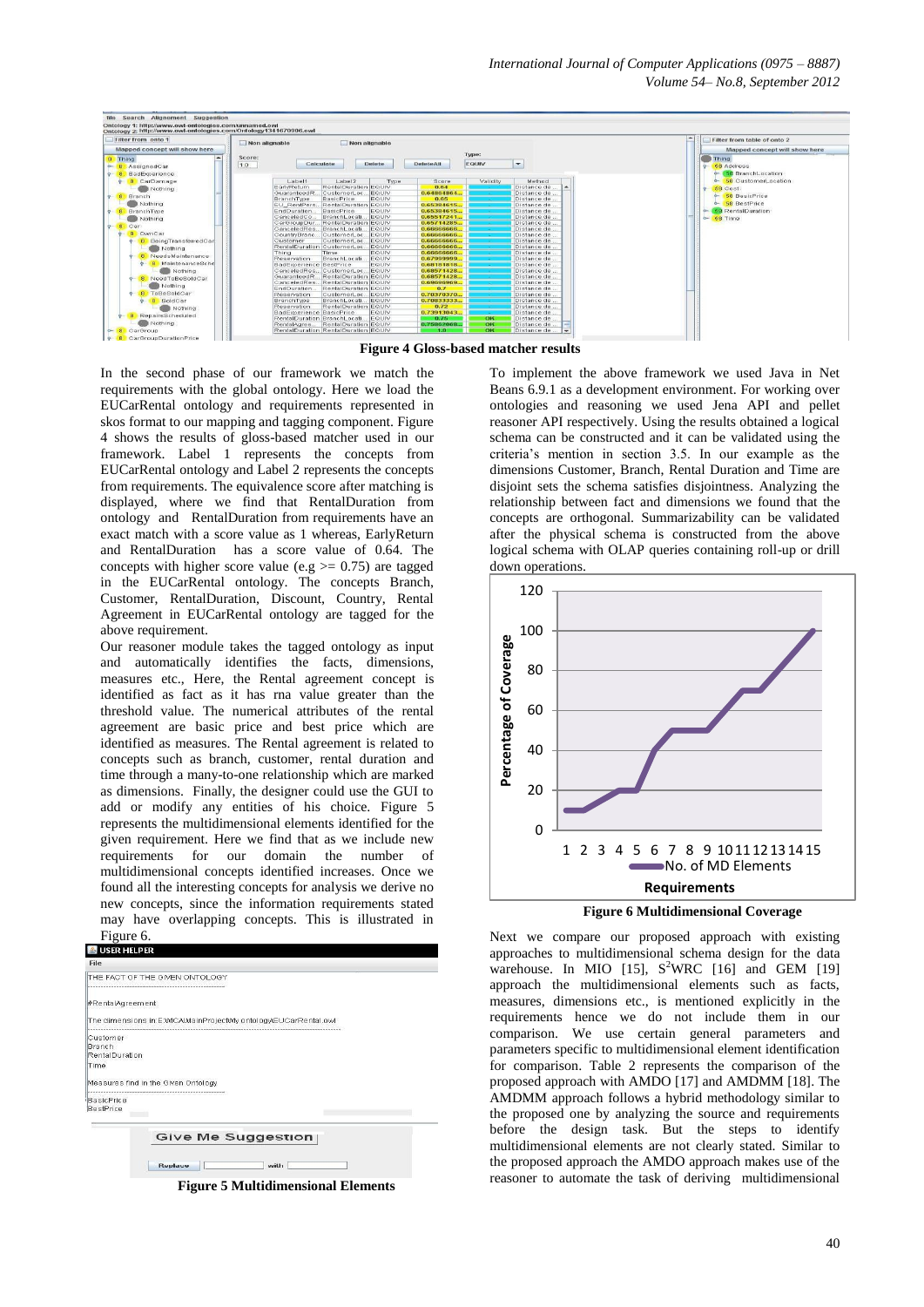elements. But the results are exhaustive as they use a supply driven methodology to fully analyze the source ontology. They need to filter the results manually by means of requirements.

| Table 2. Comparison of the Ontology based approaches |  |  |
|------------------------------------------------------|--|--|
|                                                      |  |  |

| <b>Features</b>                          | <b>AMDO</b>    | <b>AMDMM</b>   | <b>PROPOSED</b><br><b>APPROACH</b> |  |
|------------------------------------------|----------------|----------------|------------------------------------|--|
| Hybrid                                   | N <sub>o</sub> | Yes            | Yes                                |  |
| Fully Automatic<br>method                | N <sub>o</sub> | N <sub>o</sub> | Yes                                |  |
|                                          | (Semi)         | (Semi)         |                                    |  |
| Tool                                     | Yes            | N <sub>o</sub> | Yes                                |  |
| <b>Fact Identification</b>               |                |                |                                    |  |
| $\rightarrow$ Numerical<br>Value         | Yes            | N <sub>0</sub> | Yes                                |  |
| $\rightarrow$ Connectivity               | Yes            | N <sub>o</sub> | Yes                                |  |
| $\rightarrow$ Cardinality                | Yes            | Yes            | Yes                                |  |
| Measure<br>Identification                | Yes            | N <sub>o</sub> | Yes                                |  |
| Dimension Identification                 |                |                |                                    |  |
| $\rightarrow$ Fact Centered              | N <sub>o</sub> | N <sub>o</sub> | Yes                                |  |
| $\rightarrow$ Functional<br>dependencies | Yes            | N <sub>0</sub> | Yes                                |  |
| Level<br>Identification                  | Yes            | No             | Yes                                |  |

## **5. CONCLUSION**

As a multidimensional model plays an important role in the data warehouse design, there is a need to automate the modeling task. The application of ontology for the conceptual design of data warehouses has relieved the burden of the designer to automate the task in a more meaningful way. We propose a more comprehensive framework which involves expressing business requirements in the natural language format; reconcile requirements and global ontology (representing source) to derive interesting concepts and use of efficient reasoning algorithm to extract multidimensional elements from the ontology. As a future work we plan to work over large sized dynamic ontologies in a distributed environment.

#### **6. REFERENCES**

- [1] Golfarelli M., Maio D., Rizzi S., "The dimensional fact model: a conceptual model for data warehouses", Int. J. Coop. Inf. Syst. 7 (2–3), 1998, 215–247.
- [2] M.R. Jensen, T. Holmgren, T.B. Pedersen, Discovering multidimensional structure in relational data, 6th Int. Conf. on Data Warehousing and Knowledge Discovery, LNCS, vol. 3181, Springer, 2004, pp. 138–148.
- [3] D. Moody, M. Kortink, From enterprise models to dimensional models: a methodology for data warehouse and data mart design, Proc. of 2nd Int. Workshop on Design and Management of Data Warehouses, CEUR-WS.org, 2000.
- [4] Hüsemann B., Lechtenbörger J., Vossen G., "Conceptual data warehouse modeling, Proc. of 2nd Int. Workshop on Design and Management of Data Warehouses",CEUR-WS.org, 2000, p.6.
- [5] R. Winter, B. Strauch, A method for demand-driven information requirements analysis in DW projects, Proc. of 36th Annual Hawaii Int. Conf. on System Sciences, IEEE, 2003, pp. 231–239.
- [6] P. Giorgini, S. Rizzi, M. Garzetti, Goal-oriented requirement analysis for data warehouse design, Proc. of 8th Int. Workshop on Data Warehousing and OLAP, ACM Press, 2005, pp. 47–56.
- [7] N. Prat, J. Akoka, I. Comyn-Wattiau, A UML-based data warehouse design method, Decision Support Systems 42 (3) (2006) 1449–1473.
- [8] Song, I., Khare, R., & Dai, B. (2007). SAMSTAR: A Semi-Automated Lexical Method for Generating STAR Schemas from an ER Diagram In I. Song, T. B. Pedersen (Eds.), Proceedings of ACM 10th International Workshop on Data Warehousing and OLAP; pp 9-16, Lisbon, Portugal: ACM Press.
- [9] Phipps C., & Davis K. C., "Automating Data Warehouse Conceptual Schema Design and Evaluation". In L. V. S. Lakshmanan (Ed.), Proceedings of 4th International Workshop on Design and Management of Data Warehouses, 2002, pp 23-32, Toronto, Canada: CEUR-WS.org.
- [10] J.-N. Mazon, J. Trujillo, J. Lechtenborger, Reconciling requirement-driven data warehouses with data sources via multidimensional normal forms, Data & Knowledge Engineering 23 (3) (2007) 725–751.
- [11] Romero, A. Abelló, Automatic Validation of Requirements to Support Multidimensional Design, Data & Knowledge Engineering 69 (2010) 917–942.
- [12] M. Gagnon, Ontology-based Integration of Data Sources, 10th International Conference on Information Fusion, Quebec, Canada, 2007.
- [13] Jesús Pardillo, Jose-Norberto Mazón, "Using ontologies for the Design of data warehouses", International Journal of Database Management Systems ( IJDMS ), May 2011.
- [14] Yannis Kalfoglou, and Marco Schorlemmer, Ontology mapping: the state of the art, The Knowledge Engineering Review Journal, Vol 18, No. 1, pp.1-31, 2003.
- [15] V. Nebot, R. Berlanga, J. M. Perez, M. J. Aramburu, and T. B. Pedersen. Multidimensional Integrated Ontologies: A Framework for Designing Semantic Data Warehouses. JoDS XIII, 5530:1{35, 2009.
- [16] Selma Khouri, Bellatreche Ladje, "A Methodology and Tool for Conceptual Designing a Data Warehouse from Ontology-based Sources", Ecole nationale Supérieure d'Informatique Algiers, Algeria,2010.